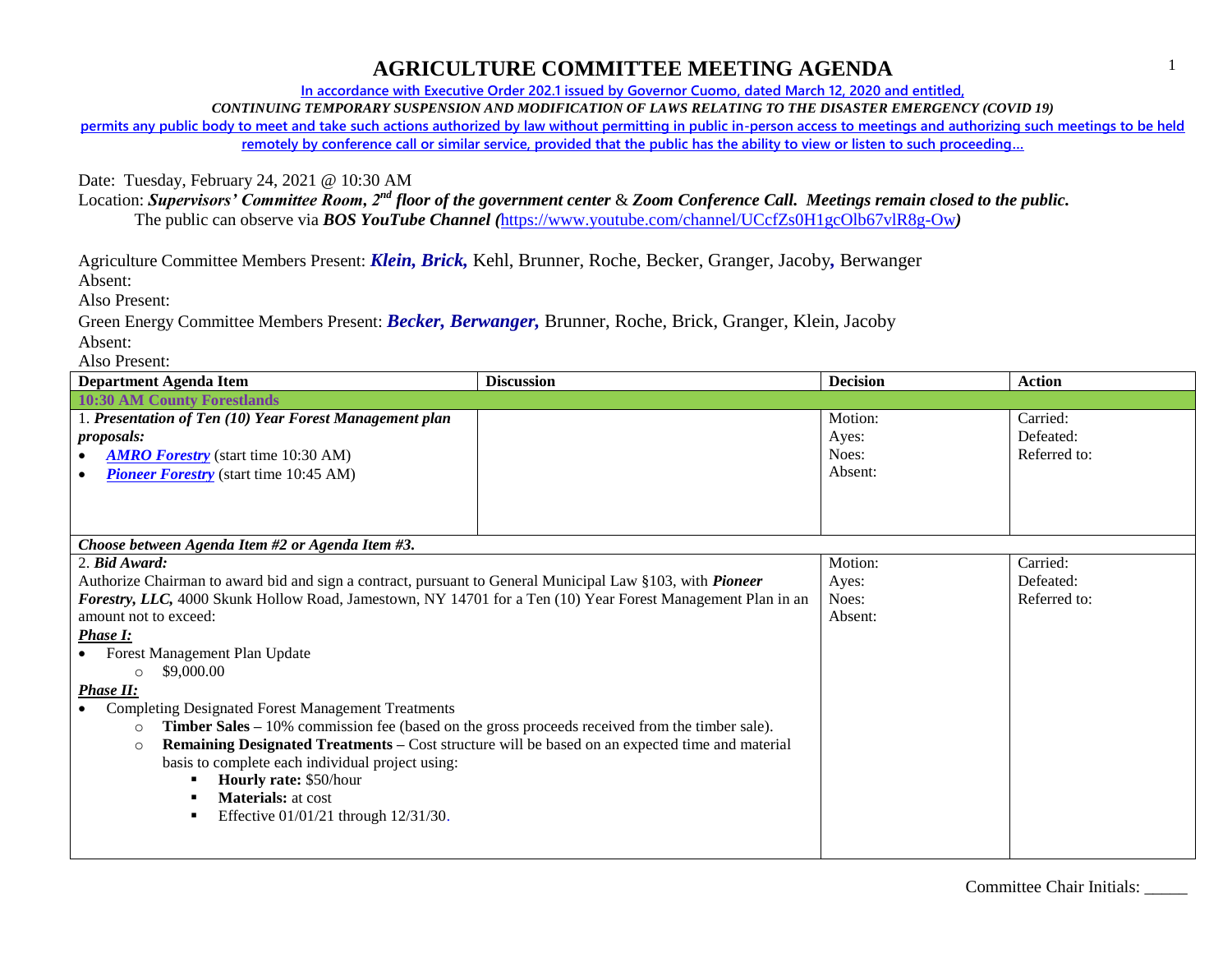**In accordance with Executive Order 202.1 issued by Governor Cuomo, dated March 12, 2020 and entitled,**

*CONTINUING TEMPORARY SUSPENSION AND MODIFICATION OF LAWS RELATING TO THE DISASTER EMERGENCY (COVID 19)*

**permits any public body to meet and take such actions authorized by law without permitting in public in-person access to meetings and authorizing such meetings to be held remotely by conference call or similar service, provided that the public has the ability to view or listen to such proceeding…**

Date: Tuesday, February 24, 2021 @ 10:30 AM

Location: *Supervisors' Committee Room, 2nd floor of the government center* & *Zoom Conference Call. Meetings remain closed to the public.* The public can observe via *BOS YouTube Channel (*<https://www.youtube.com/channel/UCcfZs0H1gcOlb67vlR8g-Ow>*)*

Agriculture Committee Members Present: *Klein, Brick,* Kehl, Brunner, Roche, Becker, Granger, Jacoby*,* Berwanger

Absent:

Also Present:

Green Energy Committee Members Present: *Becker, Berwanger,* Brunner, Roche, Brick, Granger, Klein, Jacoby Absent:

Also Present:

| <b>Department Agenda Item</b>                                                                                   | <b>Discussion</b>           | <b>Decision</b> | <b>Action</b> |
|-----------------------------------------------------------------------------------------------------------------|-----------------------------|-----------------|---------------|
| 3. Bid Award:                                                                                                   |                             | Motion:         | Carried:      |
| Authorize Chairman to award bid and sign a contract, pursuant to General Municipal Law §103, with AMRO          |                             | Ayes:           | Defeated:     |
| Forestry, 2835 Hickory St., Whitney Point, NY 13862 for a Ten (10) Year Forest Management Plan in an amount not |                             | Noes:           | Referred to:  |
| to exceed:                                                                                                      |                             | Absent:         |               |
| Phase I:                                                                                                        |                             |                 |               |
| Forest Management Plan Update                                                                                   |                             |                 |               |
| \$5,230.00<br>$\bigcirc$                                                                                        |                             |                 |               |
| <b>Phase II:</b>                                                                                                |                             |                 |               |
| <b>Completing Designated Forest Management Treatments</b>                                                       |                             |                 |               |
| Timber Sales-<br>$\Omega$                                                                                       |                             |                 |               |
| Sale Revenue                                                                                                    | Fee as a Percentage of Sale |                 |               |
| $$10,000.00 - $24,999.99$                                                                                       | 17%                         |                 |               |
| $$25,000.00 - $49,999.99$                                                                                       | 14%                         |                 |               |
| \$50,000.00 - \$99,999.99                                                                                       | 12%                         |                 |               |
| >\$100,000.00                                                                                                   | 9%                          |                 |               |
| Effective 01/01/21 through 12/31/30.                                                                            |                             |                 |               |
| 11:00 AM Animal Control w/J. Goodell                                                                            |                             |                 |               |
| <b>January 2021 Monthly Update</b>                                                                              |                             | Motion:         | Carried:      |
|                                                                                                                 |                             | Ayes:           | Defeated:     |
|                                                                                                                 |                             | Noes:           | Referred to:  |
|                                                                                                                 |                             | Absent:         |               |
| 2. Amend Resolution #20-404 to reflect \$5/altered and                                                          |                             | Motion:         | Carried:      |
| \$10/unaltered. All else remains the same.                                                                      |                             | Ayes:           | Defeated:     |
|                                                                                                                 |                             | Noes:           | Referred to:  |
|                                                                                                                 |                             | Absent:         |               |

Committee Chair Initials: \_\_\_\_\_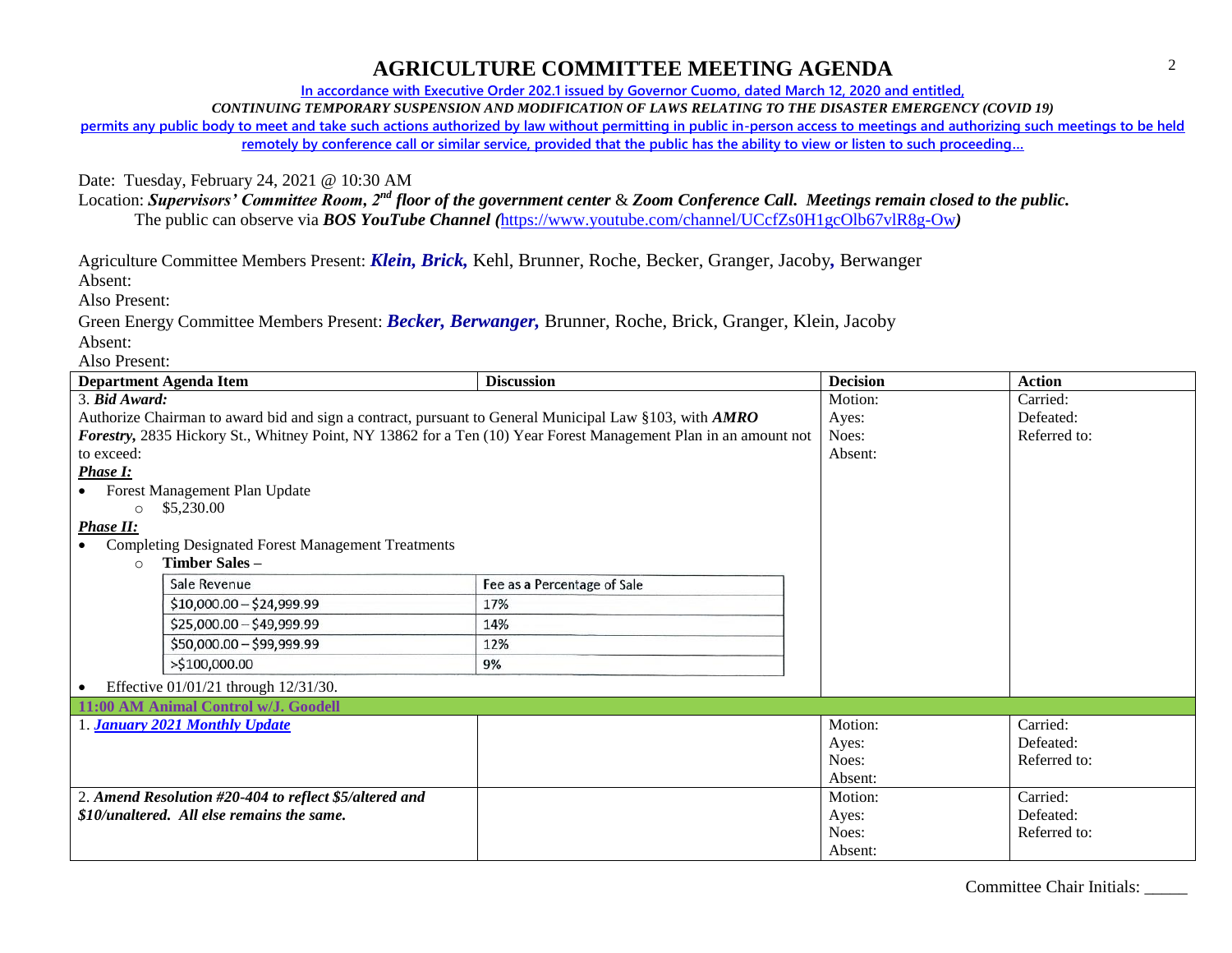**In accordance with Executive Order 202.1 issued by Governor Cuomo, dated March 12, 2020 and entitled,**

*CONTINUING TEMPORARY SUSPENSION AND MODIFICATION OF LAWS RELATING TO THE DISASTER EMERGENCY (COVID 19)*

**permits any public body to meet and take such actions authorized by law without permitting in public in-person access to meetings and authorizing such meetings to be held remotely by conference call or similar service, provided that the public has the ability to view or listen to such proceeding…**

Date: Tuesday, February 24, 2021 @ 10:30 AM

Location: *Supervisors' Committee Room, 2nd floor of the government center* & *Zoom Conference Call. Meetings remain closed to the public.* The public can observe via *BOS YouTube Channel (*<https://www.youtube.com/channel/UCcfZs0H1gcOlb67vlR8g-Ow>*)*

Agriculture Committee Members Present: *Klein, Brick,* Kehl, Brunner, Roche, Becker, Granger, Jacoby*,* Berwanger

Absent:

Also Present:

Green Energy Committee Members Present: *Becker, Berwanger,* Brunner, Roche, Brick, Granger, Klein, Jacoby Absent:

Also Present:

| <b>Department Agenda Item</b>                                                                                 | <b>Discussion</b>                               | <b>Decision</b> | <b>Action</b> |
|---------------------------------------------------------------------------------------------------------------|-------------------------------------------------|-----------------|---------------|
| 11:15 AM Ag. and Farmland Protection                                                                          |                                                 |                 |               |
| 1. Clarification to the 01/27/21 Ag. Committee Meeting Minutes:                                               |                                                 | Motion:         | Carried:      |
| Smithgalls applied for the Purchase of Development Rights (PDR) program three times. Their third application  |                                                 | Ayes:           | Defeated:     |
| was finally approved by Ag. & Markets – on $11/2/2016$ , the contract was signed $08/21/2017$ and             |                                                 | Noes:           | Referred to:  |
| funding/closing occurred on 05/08/2019. Time for all three applications to be submitted (the first two        |                                                 | Absent:         |               |
| applications did not qualify for funding) and the eventual payment added up to 9 or more years, but they were |                                                 |                 |               |
| never entitled to funding until their last application was approved so they waited two and a half years.      |                                                 |                 |               |
|                                                                                                               |                                                 |                 |               |
| 2. Placement of Solar Projects on Farmland w/Wyo. Co.                                                         | 02/18/21 Press Release:                         | Motion:         | Carried:      |
| RPTS Director, S. Lippincott & Cornell Cooperative                                                            | <b>Governor Cuomo Announces Community Solar</b> | Ayes:           | Defeated:     |
| Extension Regional Farm Business Management Specialist, J.                                                    | and Storage Program for Local Governments That  | Noes:           | Referred to:  |
| Petzen.                                                                                                       | Will Create 1,250 Clean Energy Jobs             | Absent:         |               |
|                                                                                                               |                                                 |                 |               |
| 11:30 AM Cooperative Extension w/A. Griffith                                                                  |                                                 |                 |               |
| 1. $FYI \sim$                                                                                                 |                                                 | Motion:         | Carried:      |
| <b>Wyoming County Workshops to Detail Farmland</b>                                                            |                                                 | Ayes:           | Defeated:     |
| <b>Protection release by Joan Petzen, dated February 01,</b>                                                  |                                                 | Noes:           | Referred to:  |
| 2021                                                                                                          |                                                 | Absent:         |               |
|                                                                                                               |                                                 |                 |               |
| <b>Committee Chair's Agenda</b>                                                                               |                                                 |                 |               |
| 1. Proclaim March 2021 as Ag Month in Wyoming County.                                                         |                                                 | Motion:         | Carried:      |
|                                                                                                               | <b>2020 Proclamation attached</b>               |                 | Defeated:     |
|                                                                                                               |                                                 | Ayes:<br>Noes:  | Referred to:  |
|                                                                                                               |                                                 | Absent:         |               |
|                                                                                                               |                                                 |                 |               |
|                                                                                                               |                                                 |                 |               |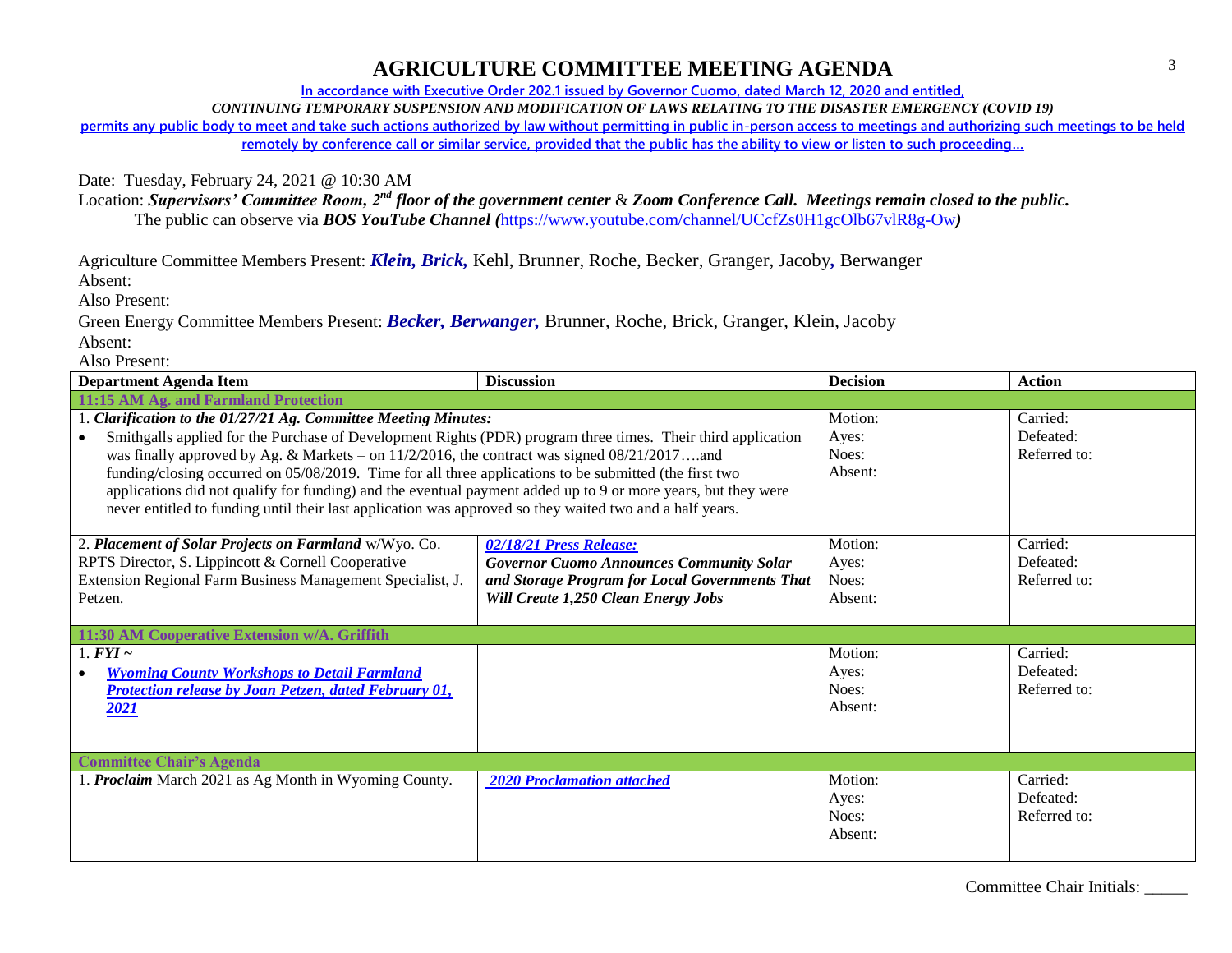**In accordance with Executive Order 202.1 issued by Governor Cuomo, dated March 12, 2020 and entitled,**

*CONTINUING TEMPORARY SUSPENSION AND MODIFICATION OF LAWS RELATING TO THE DISASTER EMERGENCY (COVID 19)*

**permits any public body to meet and take such actions authorized by law without permitting in public in-person access to meetings and authorizing such meetings to be held remotely by conference call or similar service, provided that the public has the ability to view or listen to such proceeding…**

Date: Tuesday, February 24, 2021 @ 10:30 AM

Location: *Supervisors' Committee Room, 2nd floor of the government center* & *Zoom Conference Call. Meetings remain closed to the public.* The public can observe via *BOS YouTube Channel (*<https://www.youtube.com/channel/UCcfZs0H1gcOlb67vlR8g-Ow>*)*

Agriculture Committee Members Present: *Klein, Brick,* Kehl, Brunner, Roche, Becker, Granger, Jacoby*,* Berwanger

Absent:

Also Present:

Green Energy Committee Members Present: *Becker, Berwanger,* Brunner, Roche, Brick, Granger, Klein, Jacoby Absent:

Also Present:

| <b>Department Agenda Item</b>                                            | <b>Discussion</b> | <b>Decision</b> | <b>Action</b> |
|--------------------------------------------------------------------------|-------------------|-----------------|---------------|
| 2. $FYI \sim$                                                            |                   | Motion:         | Carried:      |
| <b>DEC</b> invites Public Comment About Proposed Deletion<br>$\bullet$   |                   | Ayes:           | Defeated:     |
| of Site on Industrial St., Warsaw from the Registry of                   |                   | Noes:           | Referred to:  |
| <b>State Superfund Sites</b>                                             |                   | Absent:         |               |
|                                                                          |                   |                 |               |
| $3. FYI \sim$                                                            |                   | Motion:         | Carried:      |
| <b>Senator Gallivan's letter dated February 11, 2021 to</b><br>$\bullet$ |                   | Ayes:           | Defeated:     |
| state senate leaders asking for support of Ag. related                   |                   | Noes:           | Referred to:  |
| funding.                                                                 |                   | Absent:         |               |
| Soil & Water w/A. Fagan                                                  |                   |                 |               |
| 1. Review of Agricultural Nonpoint Source Abatement &                    |                   | Motion:         | Carried:      |
| <b>Control Program (Round 21):</b>                                       |                   | Ayes:           | Defeated:     |
| <b>Cattaraugus Creek Ag BMP Implementation Project</b><br>$\bullet$      |                   | Noes:           | Referred to:  |
| $\frac{(contract \#C701233)}{}$                                          |                   | Absent:         |               |
| <b>Conservation w/</b>                                                   |                   |                 |               |
|                                                                          |                   | Motion:         | Carried:      |
|                                                                          |                   | Ayes:           | Defeated:     |
|                                                                          |                   | Noes:           | Referred to:  |
|                                                                          |                   | Absent:         |               |
|                                                                          |                   |                 |               |
| <b>Fair Association w/</b>                                               |                   |                 |               |
|                                                                          |                   | Motion:         | Carried:      |
|                                                                          |                   | Ayes:           | Defeated:     |
|                                                                          |                   | Noes:           | Referred to:  |
|                                                                          |                   | Absent:         |               |
|                                                                          |                   |                 |               |